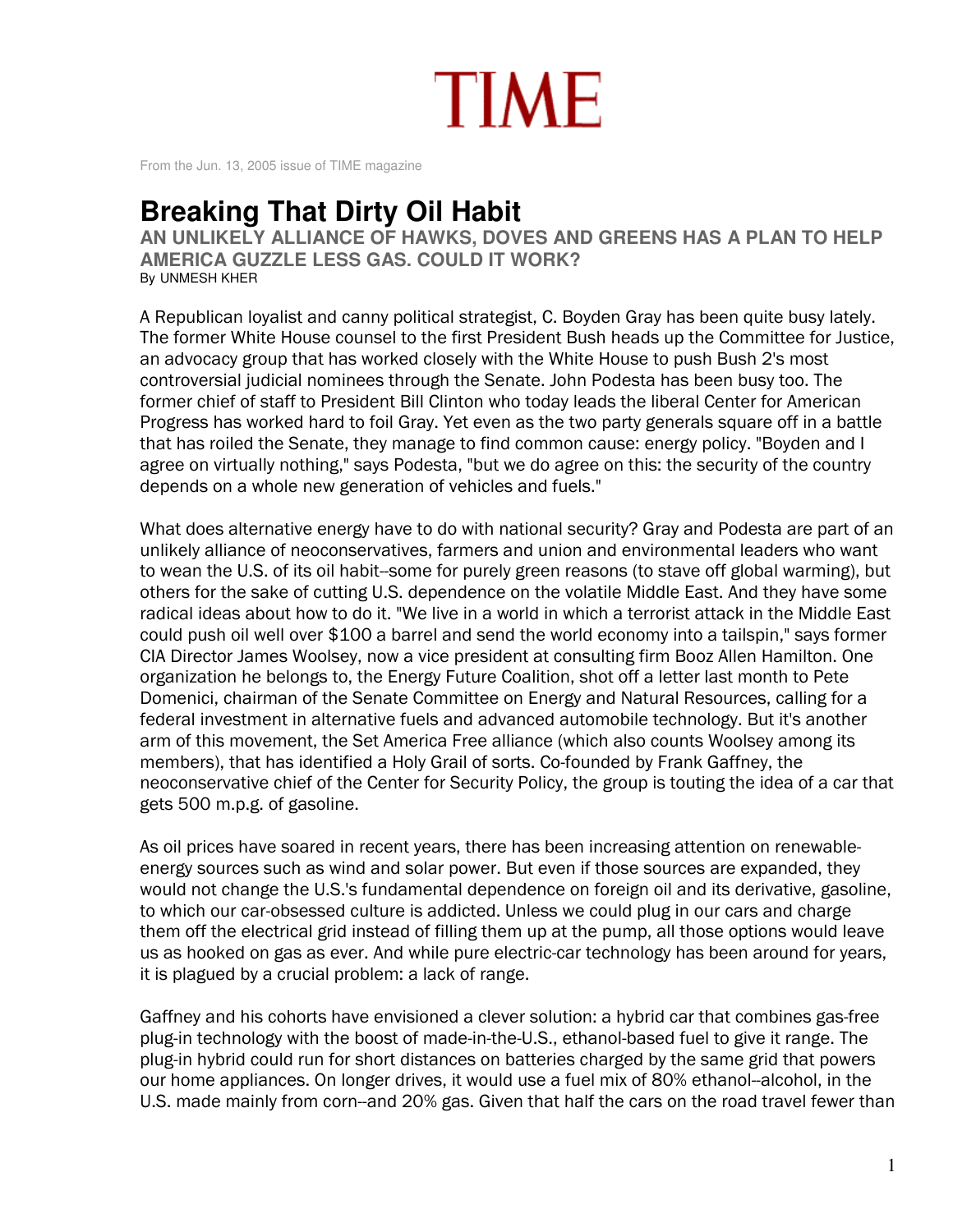20 miles a day, such hybrids would travel mostly on grid-charged battery power. The rest of the time, those plug-in hybrids would run primarily on alcohol, not imported gas.

A 500-m.p.g.-of-gas car may sound like a pie-in-the-sky dream. But in fact, it is technologically possible. Green-car enthusiasts in California are experimenting with innovative plug-in technology, while DaimlerChrysler will soon be testing its own plug-in van. And ethanol has long been used as a fuel. Indeed, Domenici's committee last month adopted a measure in the energy bill requiring gasoline refiners to increase the ethanol they use each year to 8 billion gal. by 2012, up from 5 billion gal. mandated by the House.

That's bound to raise hackles. Ethanol has always been controversial (see box). Most car companies, meanwhile, have little interest in any electric vehicles beyond the standard hybrid because they consider them too costly and limited in range for American tastes. "I don't think [electric cars] will ever be a significant percentage of the vehicles out there," says Sam Shelton of the Georgia Institute of Technology, citing such obstacles.

It would be too easy, though, to dismiss the 500-m.p.g. movement as all hype and hope. After all, not long ago, hybrids like the Toyota Prius sounded like a laughable idea. These days they are being snapped up by consumers more than willing to pay a premium. So before this pipe dream is summarily cast aside, it's worth exploring. Could it be that the motley coalition of tree huggers and hawks is on to something?

## PITCHING PLUG-INS

MEET GREG HANSSEN, A PARTNER IN A SMALL BATTERY-prototype testing firm in California called EnergyCS. Hanssen was approached last year by Felix Kramer for help in building a dashboard monitor for a Prius that he and CalCars, his group of plug-in advocates, had converted into a crude plug-in. (The original Prius' batteries charge up when the car brakes.) Hanssen was inspired. He enlisted the support of another privately held firm, Clean-Tech, to devise a more sophisticated version of the plug-in Prius. Hanssen recently showed off his prototype at the 2005 Tour de Sol, a green-car race in Saratoga Springs, N.Y., where it didn't win but did deliver a fuel economy of 102 m.p.g. over a 150-mile course. The cost of charging the batteries? A buck.

EnergyCS and Clean-Tech have launched a start-up called E-Drive Systems, which plans to sell by next year kits to convert the Prius into a plug-in (though the modifications will void the warranty). At speeds below 35 m.p.h., Hanssen's Prius sails along on its 18 lithium batteries for up to 30 miles at a go-well within the range envisioned by Gaffney. The conversion cost isn't cheap: \$15,000, which Hanssen hopes to cut to around \$10,000. "It won't pay for itself in gas savings," Hanssen admits, "but neither does the Prius. People will do this for other, philosophical and environmental reasons."

Toyota isn't exactly jumping on the bandwagon. "Customers," says Ed LaRocque, Toyota's national manager of advanced technology, "are not telling us plug-in hybrids are something they'd like to see at no cost, let alone what we estimate would be an additional \$15,000." Other car companies, including Ford and General Motors, seem to feel the same way. But DaimlerChrysler sees the field differently. It has spent millions to modify a handful of gas and diesel-powered Mercedes Sprinter vans into plug-ins, which will be tested as early as this fall by commercial partners in the U.S., such as utilities. Chrysler says the vans can run 20 miles on batteries charged both via the socket and, like the Prius, by braking. Cost will matter, says Rolf Bartke. head of the Mercedes-Benz van division. "In the end it should be viable and economic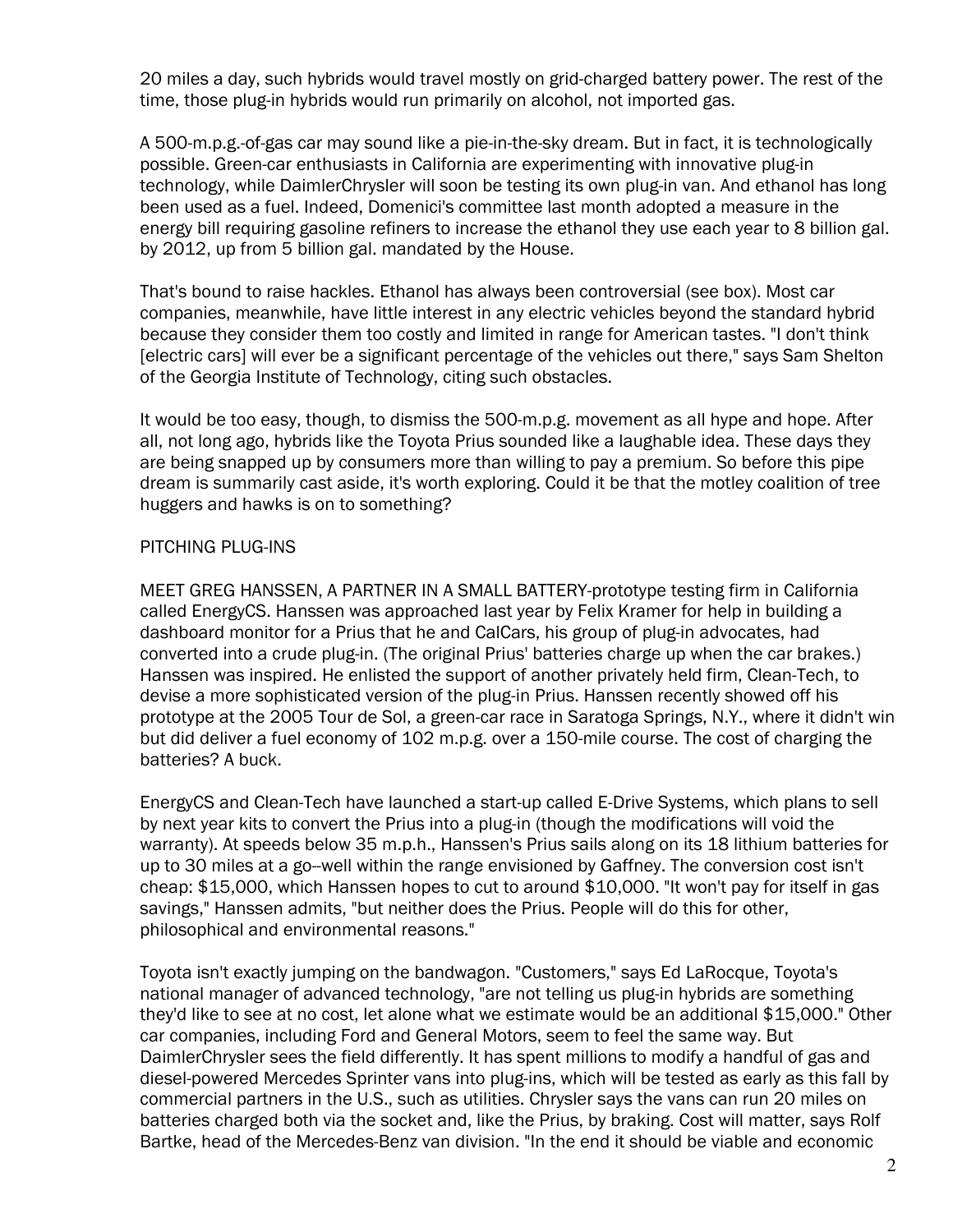for our customers." Bartke says the aim is to bring the battery cost down below \$10,000 within four years.

Several U.S. utilities are supporting the technology. Plug-in cars would open a new market for electricity at night, when utilities have excess capacity. In fact, the Electric Power Research Institute in Palo Alto, Calif., helped build the plug-in Sprinter. Ed Kjaer, director of electric transportation at Southern California Edison, argues that plug-ins represent a natural evolution of hybrid technology, which today essentially burns gas to generate electricity. "The more hybrids are sold," he says, "the stronger the business case will become for the electric vehicle."

## **ETHANOL DREAMS**

DAVID WIMPY, 49, CULTIVATES 800 ACRES OF CORN AND OTHER crops in Kentucky's hilly Amish country. As a member of the 2,300-strong Hopkinsville Elevator Cooperative, he is also part owner of the hottest new thing to hit town, Commonwealth Agri-Energy, an ethanol plant that started up a year ago in a stream-fed rock quarry a mile south of his land. The cooperative has a 94% stake in the \$32 million plant, which has made an estimated \$40 million in sales over the past year from ethanol and its by-products. Plant manager Mick Henderson says he expects that investors will get returns better than 13%. "Ethanol is a win-win for consumers, farmers and for the country," says Wimpy.

If electricity provides half of the 500-m.p.g. dream, ethanol provides the other: an alternative to gas. Hopkinsville's ethanol experience is hardly unique. Since 2001, 26 plants have been built in the U.S., bringing the total to 87, as political support for the fuel has grown. Roughly 40% of the plants are owned by farmers, although a single corporation, Archer Daniels Midland, retains a 25% share of the market.

Today's ethanol boom has nothing to do with Gaffney & Co.'s extreme solution, but if ethanol use were to evolve into the mainstream, it would multiply the plug-in's gas savings. Gaffney's group calculates that if by 2025 all cars are hybrids, half of them plug-ins and all of them running on an 80% ethanol blend, U.S. gas imports could drop from the projected 20 million bbl. a day to 8 million bbl. But today it is not national security that drives ethanol demand so much as environmental regulation. Refiners buy ethanol because it helps gasoline burn more cleanlyand it is one of two additives the government requires polluted cities to use to cut down on certain tailpipe emissions. Because the traditional additive, a toxic substance called MTBE, tends to pollute groundwater, many states are opting for ethanol.

But there are huge debates about ethanol's economic viability. The Federal Government provides a  $51\hat{A}\hat{v}$  tax exemption to gasoline refiners for every gallon of ethanol used, to keep the product competitive. (Conservative activist Gray points out that the oil industry has long enjoyed far larger tax breaks.) And now, Senate mandate aside, Illinois Senator Barack Obama has slipped an amendment into the energy bill providing a \$30,000 tax credit to encourage gas stations to pump "E85," an 85% blend of ethanol and gas used by so-called flexible-fuel vehicles. There are already 4 million such cars on U.S. roads. The Set America Free plan calls for just such incentives.

Debate has long raged over whether ethanol takes more energy to make than it delivers-something called the energy balance. Most experts now agree that from cornfield to factory vat, the amount of energy expended in making the fuel accounts for about 80% of the energy in it.